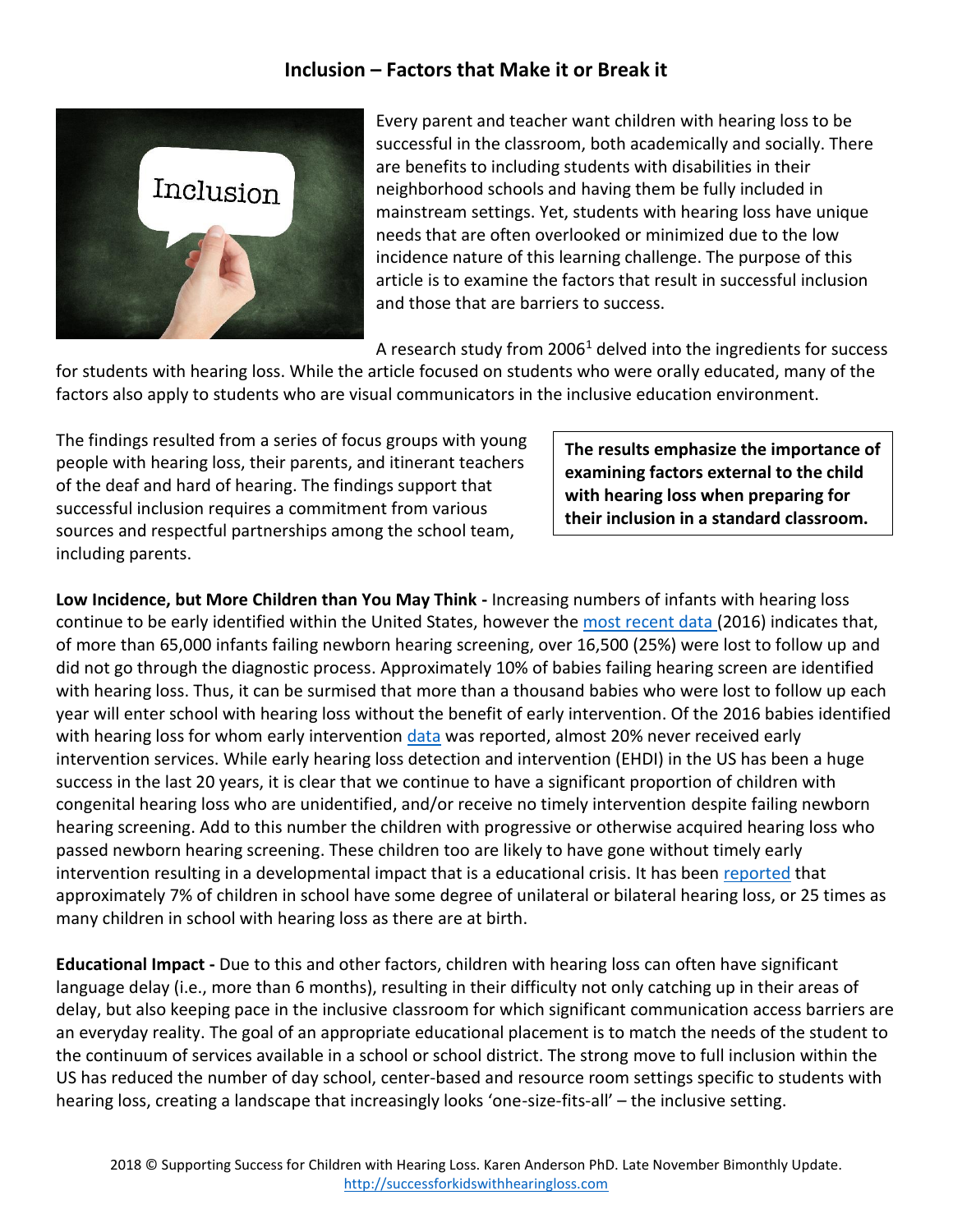It is critical for parents, school teams, and especially specialists in the education of children with hearing loss to fully understand what is required for these children to succeed in their neighborhood schools. Inclusion focuses on acceptance rather than exclusion of children with disabilities in the classroom, school and community. It is being accepted as having overall beneficial effects. For more information on inclusion benefits and the specific serious considerations for students with hearing loss refer to the October 2017 Supporting Success Update article, *[Is the Inclusion Model Good for Students with Hearing Loss?](https://successforkidswithhearingloss.com/wp-content/uploads/2017/06/Is-the-Inclusion-Model-Good-for-Students-with-Hearing-Loss.pdf)*

# **Predictors of Successful Inclusion**

These predictors have often focused on the individual characteristics of the students themselves. **It has been common to place pressure on the students themselves, holding them primarily responsible for their own success or failure within the mainstream.** The characteristics include:

- Early identification of hearing loss
- Early and consistent use of amplification (in the case of visual learners it would be early and consistent use of fluent, vocabulary rich ASL skills or other form of visual communication)
- 
- Early family-oriented infant and preschool programming
- High level of parental involvement in early childhood
- Knowledgeable development of auditory and spoken language skills (in the case of visual learners, knowledgeable development of visual communication skills)
- Early placement into regular school (between age 3-6) with support services as required
- Reading/writing ability commensurate with peers
- High levels of speech intelligibility
- Good organizational skills
- Proactive, determined to succeed and enthusiastic about learning
- Taking responsibility for their own educational success by keeping up with homework, planning/reading ahead, and requesting help as necessary
- Advocating for their own needs including active problem-solving skills to address their communication and learning challenges
- Being outgoing, having a good sense of humor, and being open to discussing and explaining the hearing loss to others

# **What is success?**

There are a variety of ways in which 'success' has been defined, including:

- Academic achievement
- Receptive/expressive language
- Performance on standardized measures of learning

These elements do not ensure that a student will be able to make a successful adjustment to adult living. Success in inclusive settings needs to be defined in terms of social development, along with communication and academic achievement.

In 1990, Mark Ross defined ten principles outlining "The Mainstreaming Bill of Rights". These principles emphasize accommodations and supports that must exist within the inclusive setting, rather than the individual characteristics of the students themselves.

Elements necessary for success include

1) the need for detailed planning and close examination of educational alternatives based on the abilities and needs of the individual child prior to classroom placement

2018 © Supporting Success for Children with Hearing Loss. Karen Anderson PhD. Late November Bimonthly Update. [http://successforkidswithhearingloss.com](http://successforkidswithhearingloss.com/)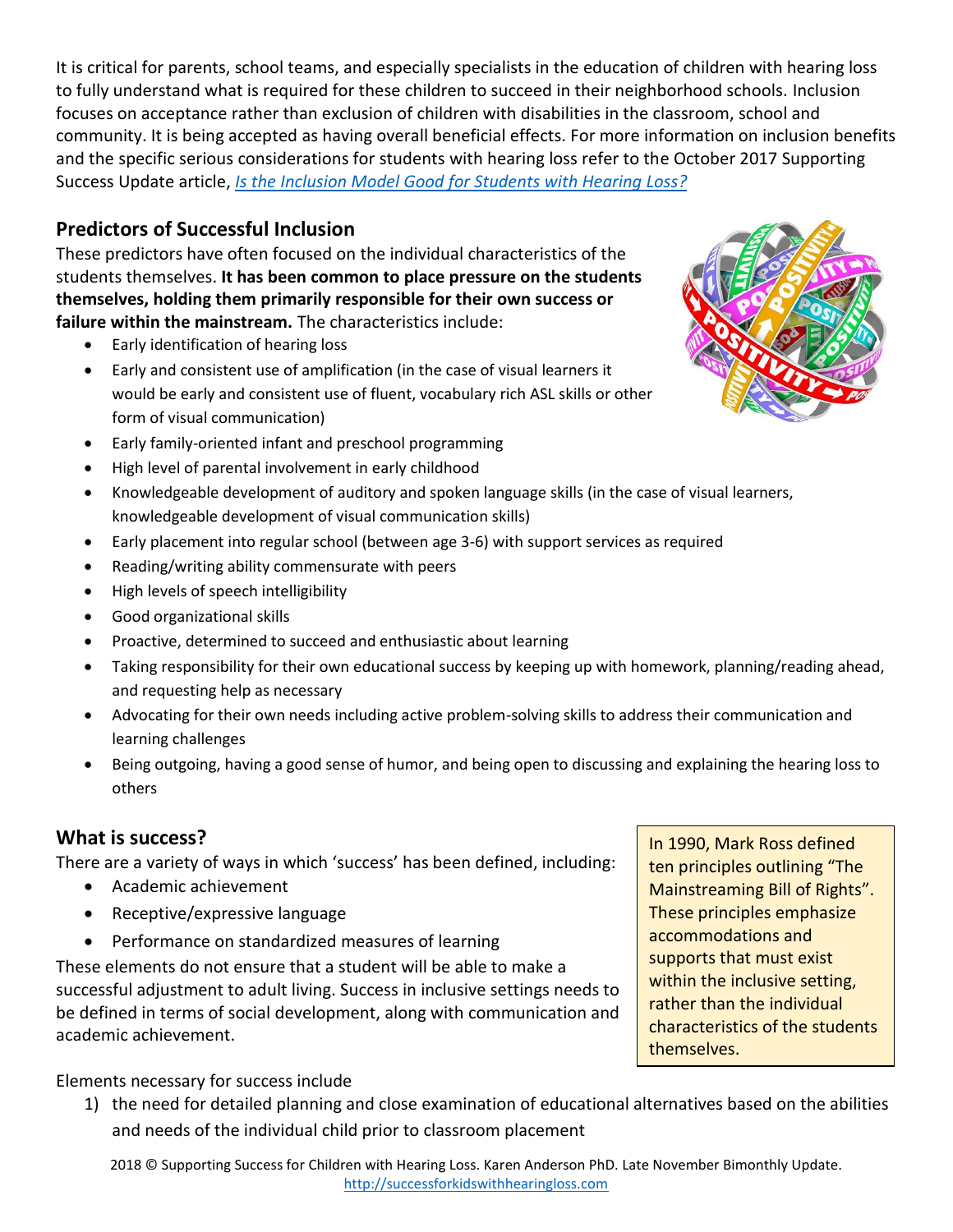- 2) in-depth in-service training for teachers and other professionals
- 3) ongoing support of students and teachers in facilitating inclusion and
- 4) the importance of psycho-social considerations in planning for successful educational placements

## **Barriers to Success**

- **Classroom teachers who lack** information, preparation, and/or interest in understanding the effects of hearing loss on communication development and academic performance
	- $\circ$  Teachers unwilling to invest the additional time and effort required to teach the student effectively
	- $\circ$  Teachers who have negative attitudes toward inclusion generally or towards integrating students with hearing loss in particular
	- $\circ$  Teachers who are unwilling to maintain communication with parents or solicit their involvement
	- o Underestimating the potential abilities of students with hearing loss; having reduced expectations with respect to learning or social behavior
	- o Drawing excessive attention to the student's hearing loss
	- o Teacher unwillingness to use assistive technology and learn adapted teaching strategies in order to make information more accessible to students with hearing loss



#### • **Itinerant teachers who**

- $\circ$  are inflexible in scheduling individual sessions according to the student's class schedule
- $\circ$  set limits for the student, such as opposing enrollment in foreign language or music classes
- $\circ$  spotlight the student with hearing loss by drawing excessive attention to their hearing challenges
- **Peer barriers**
	- $\circ$  Were perceived as acting either as barriers to the inclusion of the student, lacking in sensitivity to hearing loss and the needs of these peers including overemphasizing the hearing loss and making the students feel conspicuous
	- $\circ$  Having new peer groups frequently throughout their school career, resulting in the need to constantly disclose the hearing loss and deal with peer reactions, questions, comments
	- o Resentment towards the child with hearing loss due to perceived favoritism or reduced classroom demands
	- $\circ$  Peers who tease the students or intentionally exclude them from social activities during school, especially in later elementary years through high school

#### • **Administrative barriers**

- o Lack of openness to a team approach to inclusion, including parents as partners
- o Lack of consistency in services provided
- o Placement in classrooms with large student-teacher ratios
- $\circ$  Lack of budgetary consideration for the purchase of assistive hearing/communication technology and acoustic modifications
- $\circ$  Lack of commitment to funding resource support services for both teachers and students
- **Parent barriers**
	- o Unfamiliarity with the educational system
	- o Lack of advocacy skills or unwillingness/inability to take the time needed to advocate with the school and/or work with their children at home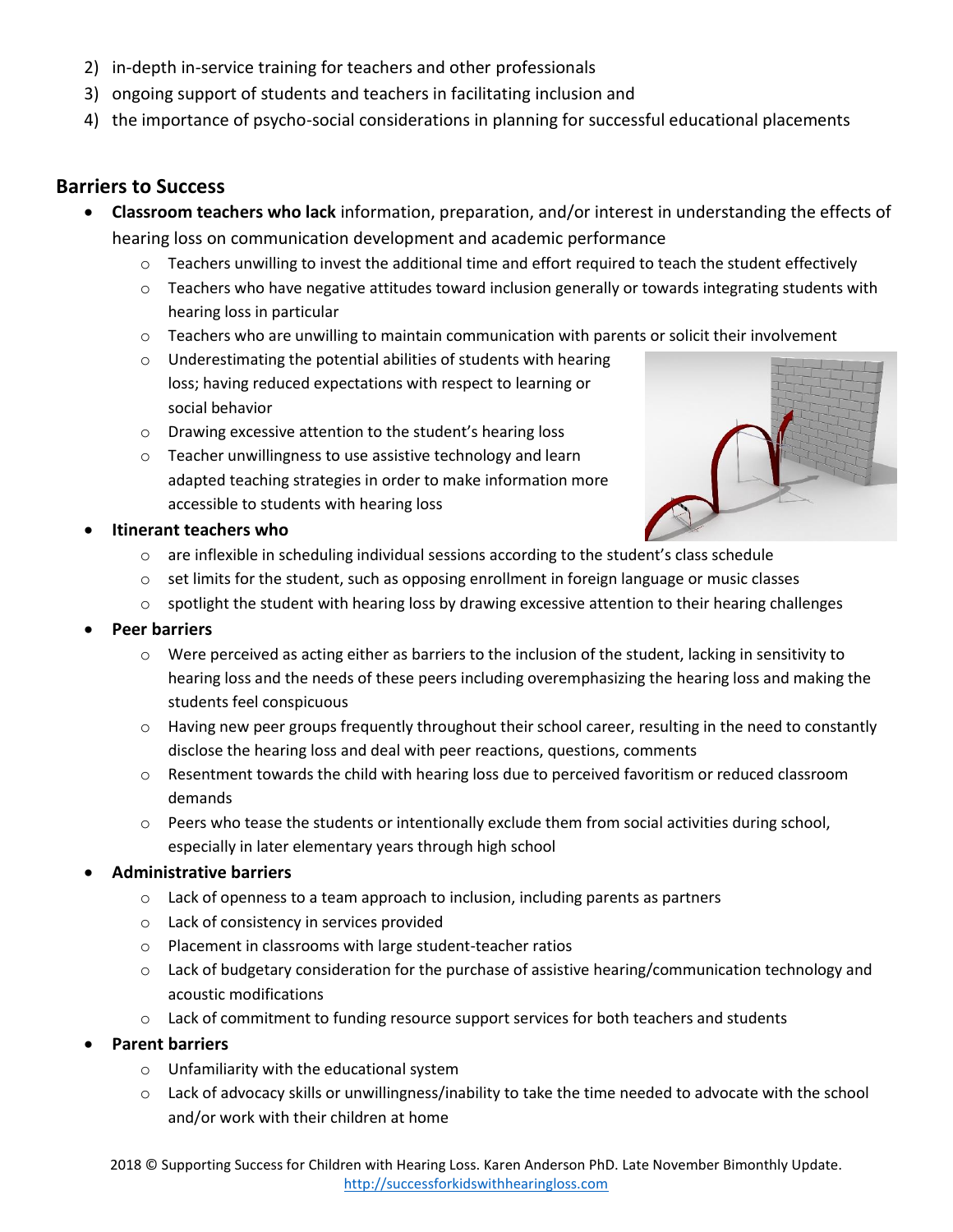- o Abdicating responsibility for the child's learning once they enter school, rather than maintaining an ongoing involvement in their child's educational progress
- **Additional barriers posed by the student with hearing loss**
	- $\circ$  Being shy and lacking assertiveness, which reinforces unwillingness to participate socially and academically

# **Facilitators to Success**

- **The role of the itinerant teacher** was the most frequent and important facilitator to inclusion mentioned across all groups (teachers, parents, students)
	- o Developing individualized programs to promote language, social and academic skills
	- o Sensitizing classroom teachers and peers to issues related to hearing loss and use of classroom hearing/communication technology
	- o Consulting regularly with classroom teachers
	- o Coordinating school-based services and programs
	- o Encouraging families as well as the students to take responsibility for the proper functioning of hearing aid technology
	- $\circ$  Supporting skill development and situations that promote student independence
	- o Respecting student opinions related to selection of elective classes and having input into use of assistive technology in class
- **Cooperative Principals** who support the roles of support

### professionals

- o Support role of the itinerant teacher
- o Support and encourage the classroom teacher's efforts to facilitate the student's effective learning
- o Support budgetary considerations to promote success of students with hearing loss
- o Promoting a team approach to case management that emphasizes the inclusion of parents
- $\circ$  Provision for the continuity of services from support professionals over several years
- o Establishing an atmosphere of acceptance within the school
- o Developing a strong volunteer network in the school
- $\circ$  Sensitivity to the need for a reduced teacher-student ratio in the classroom
- **Classroom teachers** who have positive attitudes toward the concept of inclusion
	- o Flexibility toward assignments and testing
	- o Open to suggestions by the itinerant teachers
	- o Open to use of classroom hearing/communication technology
	- $\circ$  Facilitative teaching strategies (i.e., facing the class while teaching, writing notes and assignments on the board, providing class notes, speaking at a slightly slower rate, facilitating the use of buddies and notetakers in class, providing hands-on opportunities for learning)
	- o Communicating regularly with parents
	- o Sensitive to the needs of students with hearing loss
	- $\circ$  Attitude wherein they "feel like they can make a difference" in the education of the child with hearing loss
	- o Individual attention

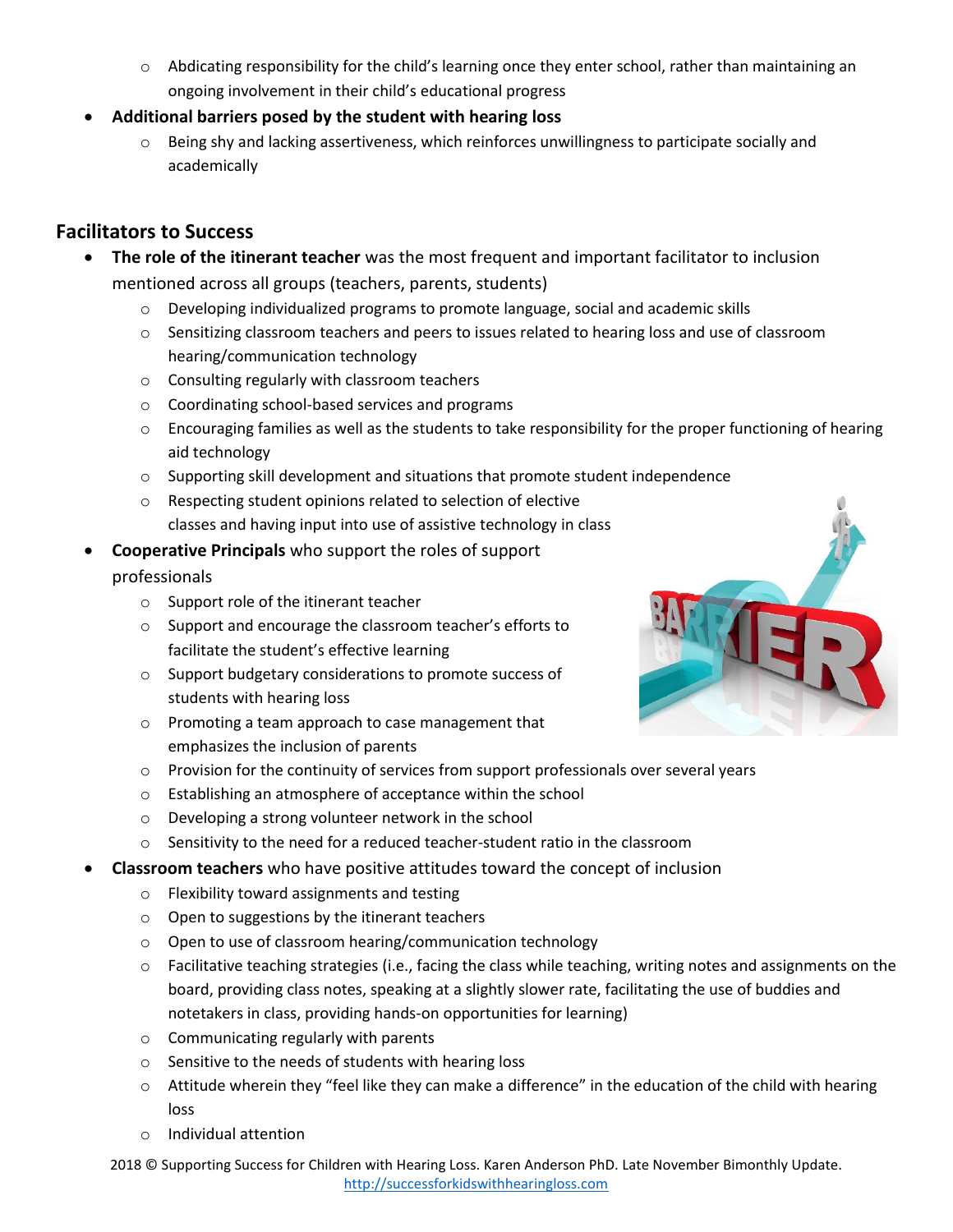- **Classroom hearing/communication technology** used consistently and appropriately
	- o Technology is readily accessible to teachers/student
	- o Technology is up-to-date
	- o Technology is maintained in good working order
	- o Technology is not forced upon the student
- **Peers who**
	- $\circ$  are perceived as acting as facilitators to the inclusion of the student, with sensitivity to hearing loss and the needs of these peers without making them feel conspicuous
	- o are willing to act in the role as notetaker
	- o are willing to act as communication, academic, and social interpreters for students with hearing loss
	- $\circ$  attend the same school and classes with the student over time, establishing long-term relationships with a body of peers who know the student, his needs, and accept the student for who he is
- **Parents who** have an assertive attitude and actively advocate to obtain essential services for their children in a school setting
	- $\circ$  Become aware of educational policies/procedures relating to placement and evaluation of progress
	- o Membership on local school board or parent committees
	- o Attending program review committees
	- $\circ$  Building a positive relationship with the itinerant and classroom teachers and administrators
	- $\circ$  Helping with homework, follow up on topics and concepts discussed in class, and ongoing intensive work on the language (and speech) development of their children

#### **Students with Hearing Loss who are English Language Learners**

A recent article<sup>2</sup> on students with hearing loss who are English language learners (DHH EL) identified the lack of appropriate assessments and resources specifically designed for students who are DHH EL. Service providers must adapt resources from other sources or develop their own resources to meet the needs of these students. The article states that collaboration between the general education teacher, EL teachers, and special education teachers should focus on a) identifying specific content and/or skills that can be taught or reinforced by EL teachers and/or special education teachers; b) ensuring that instruction in these concepts and/or skills will be consistent across teachers and programs, and c) preventing gaps, redundancies, and/or conflicts in instruction.

## **Summary**

Full inclusion of students with hearing loss is becoming more common. It is important for specialists in the education of students with hearing loss to recognize the internal and external factors that facilitate student

**Simple placement of a child with hearing loss in an inclusive environment is insufficient for achieving successful inclusion.**

success in these settings, and also the barriers to this success. Successful inclusion requires commitment from numerous sources. The provision of adequate support systems of students, teachers, and parents is an essential component of inclusion. It is facilitated when there is a partnership between knowledgeable families,



professionals and children. Students with hearing loss themselves cannot be held solely responsible for the success or failure of their integrated experiences. The majority of barriers to successful inclusion are associated with the lack of knowledge, negative attitudes, and insensitivity of other key players in the inclusion process.

2018 © Supporting Success for Children with Hearing Loss. Karen Anderson PhD. Late November Bimonthly Update. [http://successforkidswithhearingloss.com](http://successforkidswithhearingloss.com/)